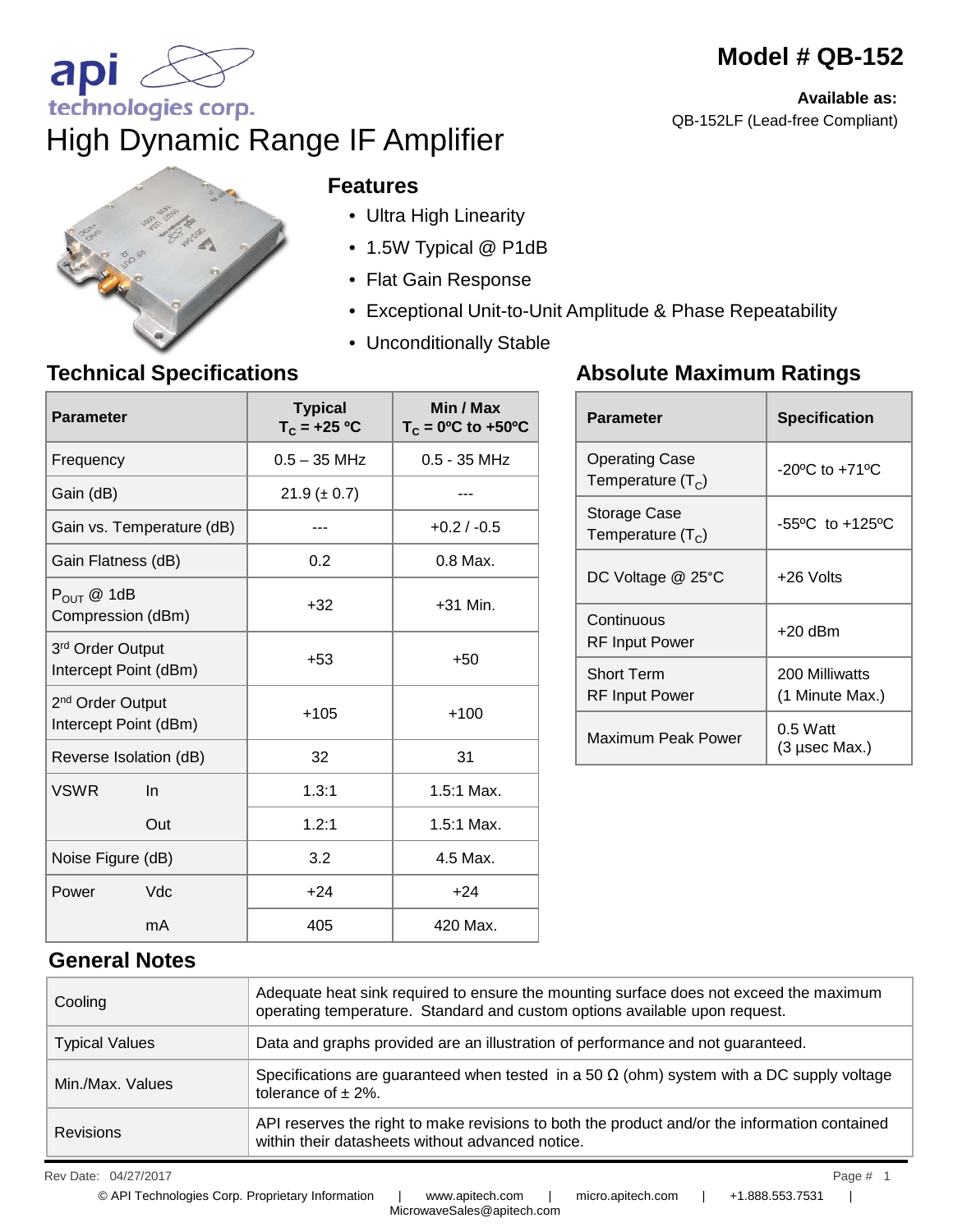## **Typical Performance Graphs**



MicrowaveSales@apitech.com